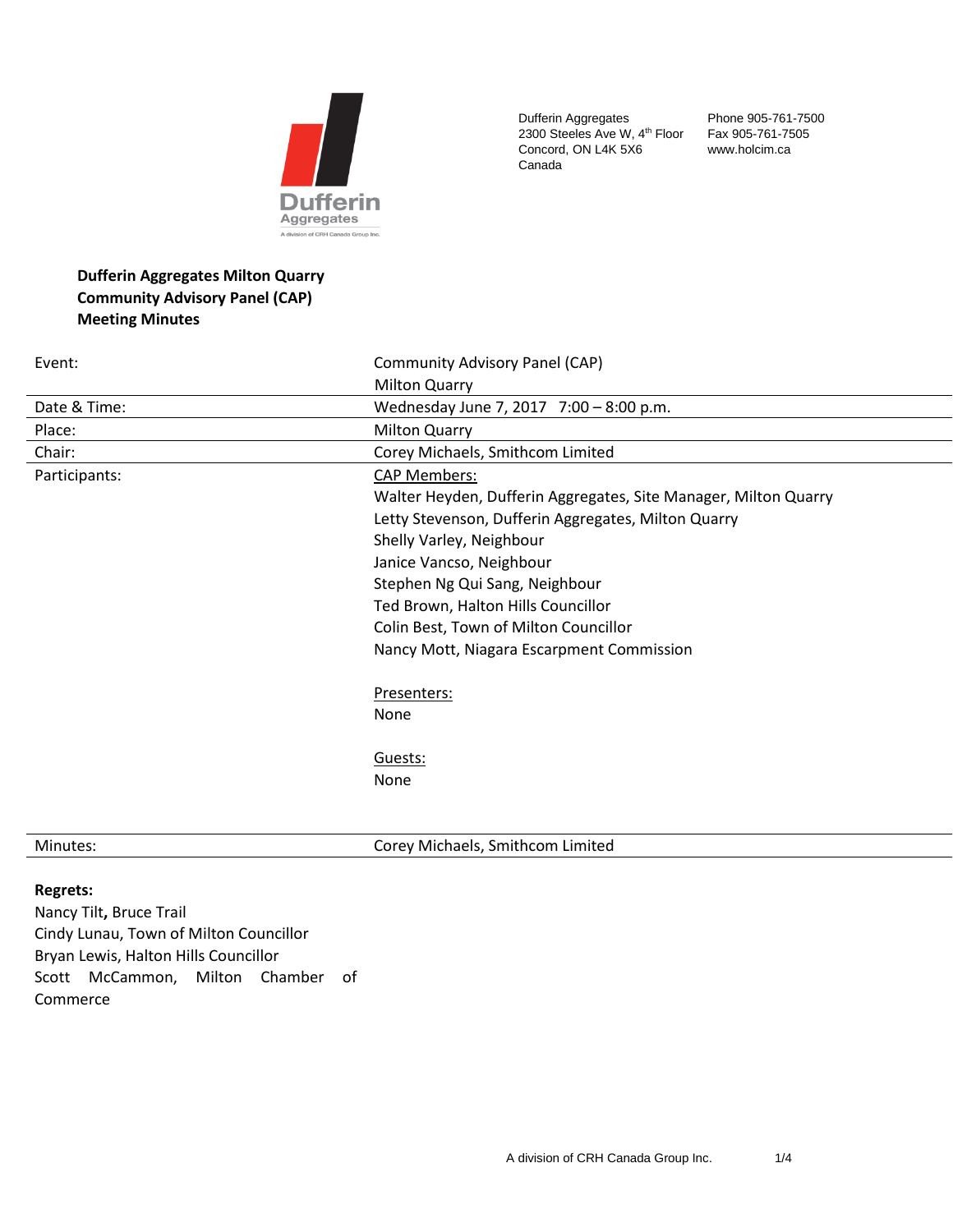## **Minutes**

**Corey Michaels** calls the meeting to order. Meeting formally opened at 7:01 p.m.

**Corey:** First item of business is approval of the March 8, 2017 minutes.

#### **Review and approve March 8, 2017 Minutes**

- Walter Heyden motions approval of the **March 8, 2017** minutes
- Nancy Mott seconds the motion
- **March 8, 2017** CAP Meeting Minutes are approved

**Corey:** Welcomed new member, Shelly Varley to the CAP, asked CAP members to go around the table and introduce themselves.

### **Niagara Escarpment Plan update:** Nancy Mott, Niagara Escarpment Commission

Plan has been updated. Under the new plan there is more green and brown (protected) areas in the area surrounding the quarry, but the plan is not a prohibition on development.

The new plan went into effect on June 1, 2017, following a coordinated provincial review along with other provincial plans. As a result, there is more consistency between plans, more emphasis on reducing climate change and more emphasis on consultation with indigenous communities. Applications currently in pipeline but not yet approved are now subject to new rules. The other plans updated during the coordinated provincial review will come into effect July 1, 2017.

Additional measures have been introduced to support use of land in areas with endangered species, subject to MNR approval. We are still looking at more opportunities to streamline approvals, exempt certain activities or exempt certain areas where duplication with municipal approvals exists and the municipality is willing to take responsibility.

### **Recycled Aggregates Products Presentation:** Walter Heyden

This topic was raised at a CAP meeting last year, and the committee expressed an interest in an update. The two products discussed were the recycled asphalt pavement (RAP) and reclaimed concrete material (RCM).

RAP comes into the facility already crushed. Also allowed to bring in broken asphalt – the facility has the capability to crush under current agreement but it would be done in offseason when plant is not running normal operations.

On March 9, 2016, Dufferin applied for site plan amendment with MNRF to allow for processing and producing recycled aggregates. Milton received site plan amendment February 8, 2017 and produced first Granular A containing RAP in May 2017. Product has been used by MTO for a number of years, but most municipalities still specify 100% virgin aggregate.

Site-specific considerations:

• Recyclable materials will not be stockpiled within 30 meters of any natural or artificial water body or pond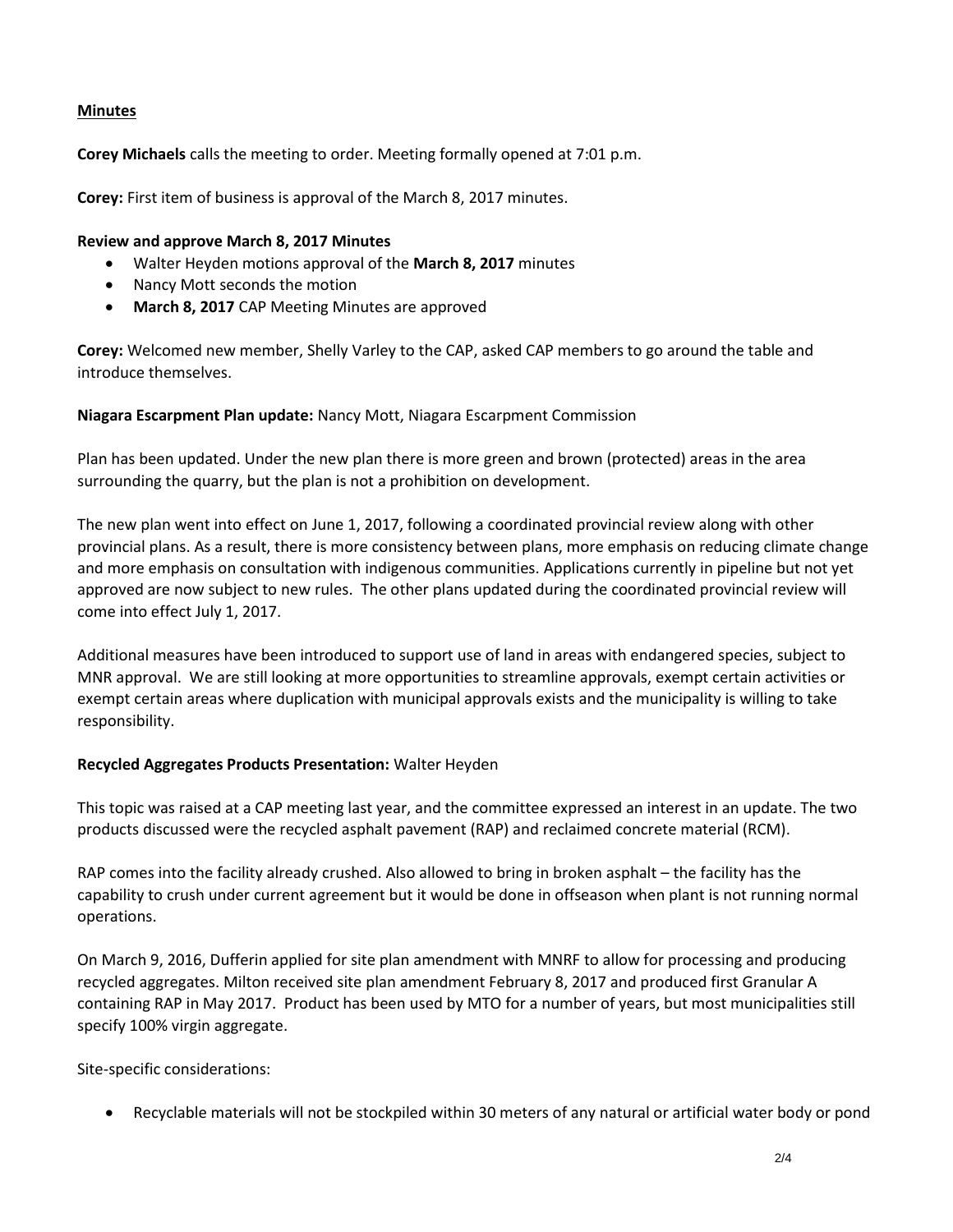- Removal of recycled aggregate is to be ongoing. At no time will the recycled material on site exceed 250,000 tons.
- Only recycling and reprocessing of concrete, asphalt, and brick is permitted.
- Reprocessing not permitted after onsite aggregate has been extracted and depleted

Milton is implementing by adding crushed product into the blend run, mixing with virgin product. For crushing in the winter / off-season, a portable plant would be brought in.

**Stephen:** Will the crushers run more to accommodate recycled material?

**Walter:** Crushers will run for the same hours, but possibly an extra week or two based on demand. Hours are 7:30 a.m. to 4:30 p.m. in winter. If we're allowed to add 20% recycled materials, the plant runs less on virgin aggregate, so it likely evens out.

**Ted**: What are the cons of mixing recycled aggregate?

**Walter:** It depends on the applications. When used in an appropriate situation, recycled aggregate should be equivalent.

**Stephen**: What precautions are in place to prevent oil contamination of water?

**Walter**: We have almost 150 monitoring wells across the property with substantial baseline monitoring going back decades.

**Nancy**: Dufferin produces an annual monitoring report distributed to all the local agencies and an annual meeting with all the agencies.

**Stephen**: Any concerns with air quality when crushing?

**Walter**: Ministry reviewed our permit, and this activity fits within current levels.

**Janice**: Who do you sell the finished recycled product to?

**Walter**: The market for recycled materials right now is driveways, parking lots – we need to grow the market for recycled aggregate product and will do that through price advantage and marketing.

## **Committee Discussion / Open Forum**

**Stephen**: What is the approval process for license changes? Why are neighbours not involved in the process?

**Nancy**: From the Niagara Escarpment Commission's perspective, use of recycled aggregate has been deemed exempt from our licensing, so no process was required. Unless you are diligent in following EBR (environmental bill of rights registry) notices, you wouldn't notice. Municipalities and conservation agencies are notified. If public comments come in as part of a posting, we have to recognize those comments.